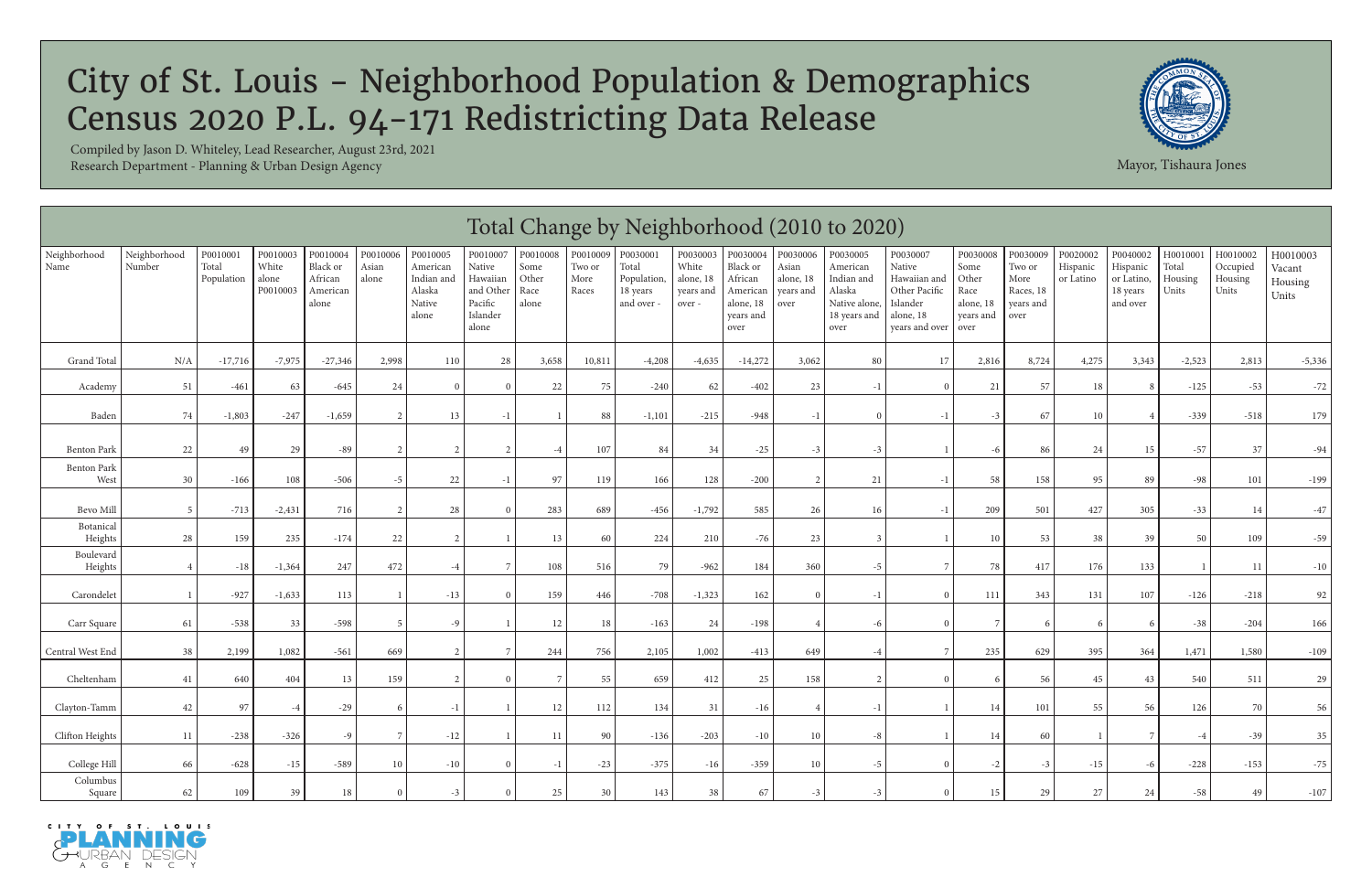|                               | Total Change by Neighborhood (2010 to 2020)<br>Neighborhood<br>P0010001<br>P0010003<br>P0010004<br>P0010006<br>P0010007<br>P0010008<br>P0010009<br>P0030001<br>P0030003<br>P0030008<br>P0030009<br>P0020002<br>H001000<br>H0010002<br>P0010005<br>P0030004<br>P0030006<br>P0030005<br>P0030007<br>P0040002<br>H0010003 |                     |                            |                                          |                |                                                     |                                                                 |                                |                         |                                                |                                          |                                                                   |                                         |                                                                           |                                                                                         |                                                 |                                                  |                       |                                                |                           |                              |                            |
|-------------------------------|------------------------------------------------------------------------------------------------------------------------------------------------------------------------------------------------------------------------------------------------------------------------------------------------------------------------|---------------------|----------------------------|------------------------------------------|----------------|-----------------------------------------------------|-----------------------------------------------------------------|--------------------------------|-------------------------|------------------------------------------------|------------------------------------------|-------------------------------------------------------------------|-----------------------------------------|---------------------------------------------------------------------------|-----------------------------------------------------------------------------------------|-------------------------------------------------|--------------------------------------------------|-----------------------|------------------------------------------------|---------------------------|------------------------------|----------------------------|
| Neighborhood<br>Name          | Number                                                                                                                                                                                                                                                                                                                 | Total<br>Population | White<br>alone<br>P0010003 | Black or<br>African<br>American<br>alone | Asian<br>alone | American<br>Indian and<br>Alaska<br>Native<br>alone | Native<br>Hawaiian<br>and Other<br>Pacific<br>Islander<br>alone | Some<br>Other<br>Race<br>alone | Two or<br>More<br>Races | Total<br>Population,<br>18 years<br>and over - | White<br>alone, 18<br>years and<br>over- | Black or<br>African<br>American<br>alone, 18<br>years and<br>over | Asian<br>alone, 18<br>years and<br>over | American<br>Indian and<br>Alaska<br>Native alone,<br>18 years and<br>over | Native<br>Hawaiian and<br>Other Pacific<br>Islander<br>alone, 18<br>years and over over | Some<br>Other<br>Race<br>alone, 18<br>years and | Two or<br>More<br>Races, 18<br>years and<br>over | Hispanic<br>or Latino | Hispanic<br>or Latino,<br>18 years<br>and over | Total<br>Housing<br>Units | Occupied<br>Housing<br>Units | Vacant<br>Housing<br>Units |
| Compton<br>Heights            | 26                                                                                                                                                                                                                                                                                                                     | 81                  | 81                         | $-49$                                    | -1             |                                                     | $\Omega$                                                        |                                | 45                      | 72                                             | 63                                       | $-42$                                                             |                                         | $-1$                                                                      |                                                                                         |                                                 | 41                                               | $\Omega$              |                                                |                           | 64                           | $-62$                      |
| Covenant Blu-<br>Grand Center | $77\,$                                                                                                                                                                                                                                                                                                                 | $-521$              | $-303$                     | $-393$                                   | 34             |                                                     |                                                                 | 55                             | 83                      | $-270$                                         | $-320$                                   | $-103$                                                            | 33                                      | $\Omega$                                                                  |                                                                                         | 47                                              | 72                                               | 77                    | 71                                             | 118                       | 52                           | 66                         |
| DeBaliviere Place             | 47                                                                                                                                                                                                                                                                                                                     | 185                 | $-36$                      | $-109$                                   | 127            |                                                     | $-4$                                                            | 37                             | 167                     | 216                                            | $-21$                                    | $-61$                                                             | 120                                     |                                                                           | $-5$                                                                                    | 39                                              | 142                                              | 78                    | 67                                             | 227                       | 225                          |                            |
| Downtown                      | 35                                                                                                                                                                                                                                                                                                                     | 1,721               | 365                        | 1,024                                    | 38             | $-2$                                                | $-2$                                                            | 76                             | 222                     | 1,522                                          | 349                                      | 883                                                               | 40                                      | -8                                                                        | $-2$                                                                                    | 76                                              | 184                                              | 162                   | 151                                            | 1,112                     | 1,124                        | $-12$                      |
| Downtown West                 | 36                                                                                                                                                                                                                                                                                                                     | 1,175               | 143                        | 641                                      | 58             | 12                                                  | -6                                                              | 83                             | 232                     | 1,054                                          | 131                                      | 575                                                               | 57                                      |                                                                           | 6                                                                                       | 78                                              | 204                                              | 143                   | 138                                            | 66                        | 1,007                        | $-941$                     |
| Dutchtown                     | 16                                                                                                                                                                                                                                                                                                                     | $-414$              | $-1,605$                   | $-228$                                   | 135            | 23                                                  |                                                                 | 567                            | 693                     | $-104$                                         | $-1,231$                                 | 122                                                               | 141                                     | 21                                                                        |                                                                                         | 368                                             | 476                                              | 443                   | 237                                            | $-166$                    | 154                          | $-320$                     |
| Ellendale                     | 10                                                                                                                                                                                                                                                                                                                     | $-190$              | $-212$                     | $-41$                                    | 12             |                                                     |                                                                 | -8                             | 62                      | $-113$                                         | $-148$                                   | $-30$                                                             | 10                                      | -4                                                                        |                                                                                         |                                                 | 64                                               | $-55$                 | $-32$                                          | $-27$                     | $-53$                        | 26                         |
| Fairground<br>Neighborhood    | 67                                                                                                                                                                                                                                                                                                                     | $-636$              | 2                          | $-657$                                   |                |                                                     | $\Omega$                                                        | -9                             |                         | $-442$                                         | -6                                       | $-472$                                                            | $\Omega$                                | -3                                                                        | $\Omega$                                                                                | 10                                              | 11                                               |                       | -2                                             | $-281$                    | $-191$                       | $-90$                      |
| Forest Park<br>South East     | 39                                                                                                                                                                                                                                                                                                                     | 540                 | 719                        | $-627$                                   | 172            |                                                     | $-2$                                                            | 83                             | 196                     | 705                                            | 728                                      | $-407$                                                            | 166                                     | $\Omega$                                                                  | $\Omega$                                                                                | 70                                              | 148                                              | 102                   | 101                                            | 566                       | 627                          | $-61$                      |
| Fountain Park                 | 53                                                                                                                                                                                                                                                                                                                     | $-409$              | 22                         | $-486$                                   | - 1            | 11                                                  | $\Omega$                                                        | 18                             | 27                      | $-292$                                         | 17                                       | $-327$                                                            | $-1$                                    | 11                                                                        | $\Omega$                                                                                |                                                 |                                                  | 11                    |                                                | $-108$                    | $-98$                        | $-10$                      |
| Fox Park                      | $24\,$                                                                                                                                                                                                                                                                                                                 | $-87$               | 205                        | $-368$                                   |                | $-7$                                                |                                                                 | 11                             | 71                      | 82                                             | 157                                      | $-174$                                                            |                                         | -8                                                                        | $\Omega$                                                                                | 21                                              | 80                                               |                       | 15                                             | $-30$                     | 58                           | $-88$                      |
| Franz Park                    | 43                                                                                                                                                                                                                                                                                                                     | $-182$              | $-288$                     | $-58$                                    | 14             | $-7$                                                | $\mathcal{D}$                                                   | 43                             | 112                     | $-100$                                         | $-200$                                   | $-45$                                                             | 21                                      | $-5$                                                                      |                                                                                         | 38                                              | 89                                               |                       | 10                                             | 17                        | 27                           | $-10$                      |
| Gravois Park                  | 19                                                                                                                                                                                                                                                                                                                     | $-542$              | $-205$                     | $-731$                                   | 37             |                                                     | $\Omega$                                                        | 181                            | 174                     | $-159$                                         | $-147$                                   | $-297$                                                            | 28                                      | $-3$                                                                      | $\Omega$                                                                                | 109                                             | 151                                              | 88                    | 32                                             | $-131$                    | 96                           | $-227$                     |
| Greater Ville                 | 56                                                                                                                                                                                                                                                                                                                     | $-1,644$            | 15 <sup>1</sup>            | $-1,704$                                 |                | $-5$                                                |                                                                 | 22                             | 27                      | $-1,024$                                       | 18                                       | $-1,096$                                                          | $\Omega$                                | $-5$                                                                      | $\Omega$                                                                                | 17                                              | 42                                               | 6                     | 12                                             | $-610$                    | $-512$                       | $-98$                      |
| Hamilton<br>Heights           | 78                                                                                                                                                                                                                                                                                                                     | $-918$              | 29                         | -994                                     | $-1$           | $-7$                                                | $\overline{0}$                                                  | 19                             | 36                      | $-537$                                         | 11                                       | -576                                                              | $-2$                                    | $-3$                                                                      | $\Omega$                                                                                | 11                                              | 22                                               | 14                    | 15                                             | $-400$                    | $-246$                       | $-154$                     |
| Hi-Pointe                     | 44                                                                                                                                                                                                                                                                                                                     | $-45$               | $-142$                     | $-16$                                    | 10             |                                                     | $\Omega$                                                        |                                | 101                     | 19                                             | $-85$                                    |                                                                   | 12                                      |                                                                           | $\Omega$                                                                                |                                                 | 92                                               | $-13$                 |                                                | 34                        | 65                           | $-31$                      |





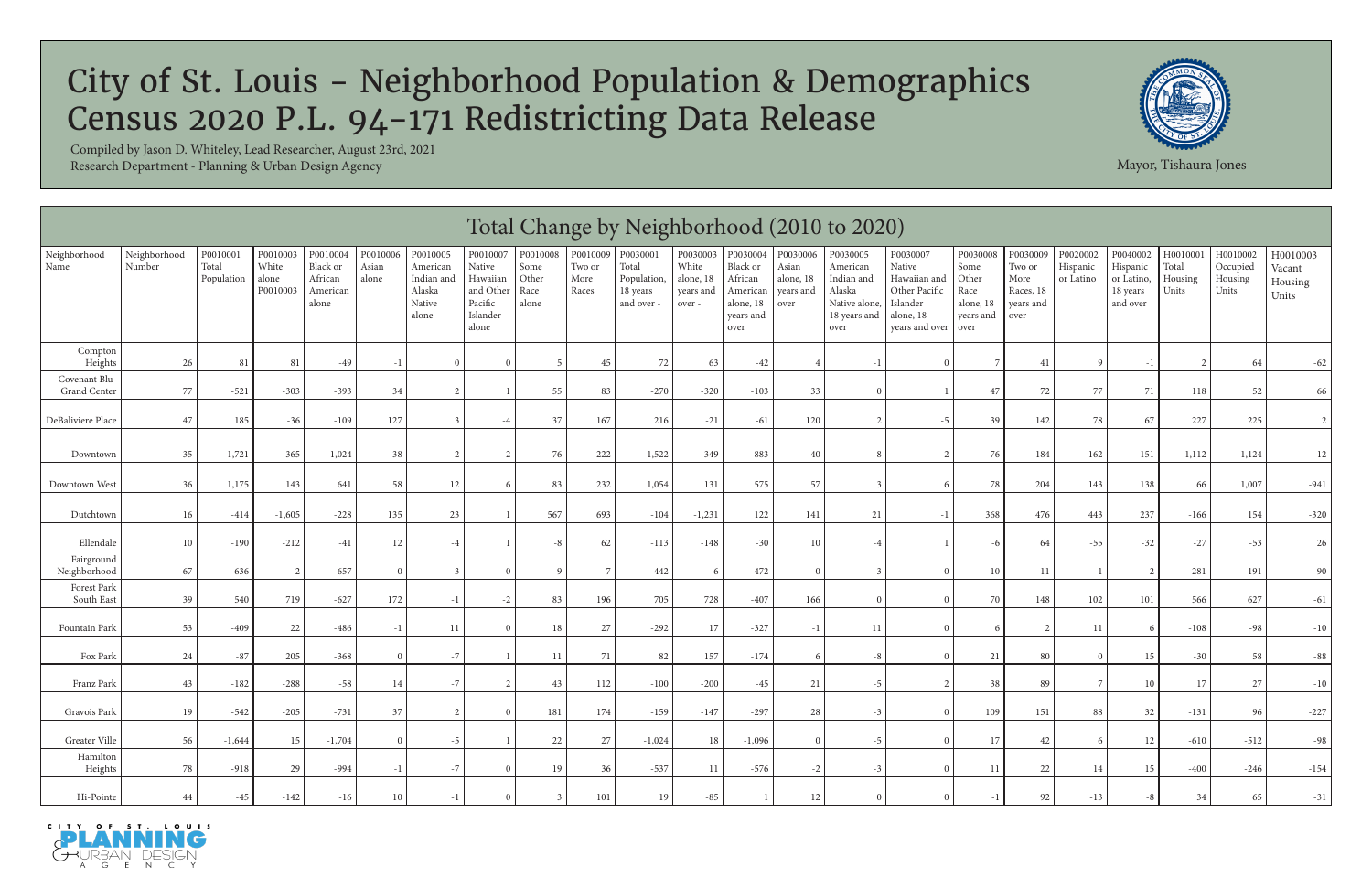|                               | Total Change by Neighborhood (2010 to 2020)<br>P0010009<br>Neighborhood<br>P0010003<br>P0010004<br>P0010006<br>P0010007<br>P0010008<br>P0030003<br>P0030006<br>P0030008<br>P0020002<br>P0010001<br>P0010005<br>P0030001<br>P0030004<br>P0030005<br>P0030009<br>P0040002<br>H001000<br>H0010002<br>P0030007<br>H0010003 |                     |                            |                                          |                |                                                     |                                                                 |                                |                         |                                              |                                          |                                                                   |                                         |                                                                           |                                                                                    |                                                         |                                                  |                       |                                                |                           |                              |                            |
|-------------------------------|------------------------------------------------------------------------------------------------------------------------------------------------------------------------------------------------------------------------------------------------------------------------------------------------------------------------|---------------------|----------------------------|------------------------------------------|----------------|-----------------------------------------------------|-----------------------------------------------------------------|--------------------------------|-------------------------|----------------------------------------------|------------------------------------------|-------------------------------------------------------------------|-----------------------------------------|---------------------------------------------------------------------------|------------------------------------------------------------------------------------|---------------------------------------------------------|--------------------------------------------------|-----------------------|------------------------------------------------|---------------------------|------------------------------|----------------------------|
| Neighborhood<br>Name          | Number                                                                                                                                                                                                                                                                                                                 | Total<br>Population | White<br>alone<br>P0010003 | Black or<br>African<br>American<br>alone | Asian<br>alone | American<br>Indian and<br>Alaska<br>Native<br>alone | Native<br>Hawaiian<br>and Other<br>Pacific<br>Islander<br>alone | Some<br>Other<br>Race<br>alone | Two or<br>More<br>Races | Total<br>Population,<br>18 years<br>and over | White<br>alone, 18<br>years and<br>over- | Black or<br>African<br>American<br>alone, 18<br>years and<br>over | Asian<br>alone, 18<br>years and<br>over | American<br>Indian and<br>Alaska<br>Native alone,<br>18 years and<br>over | Native<br>Hawaiian and<br>Other Pacific<br>Islander<br>alone, 18<br>years and over | Some<br>Other<br>Race<br>alone, 18<br>years and<br>over | Two or<br>More<br>Races, 18<br>years and<br>over | Hispanic<br>or Latino | Hispanic<br>or Latino,<br>18 years<br>and over | Total<br>Housing<br>Units | Occupied<br>Housing<br>Units | Vacant<br>Housing<br>Units |
| <b>Holly Hills</b>            | -3                                                                                                                                                                                                                                                                                                                     | $-54$               | $-543$                     | 188                                      | 41             | 15                                                  | $\Omega$                                                        | 38                             | 207                     | 34                                           | $-354$                                   | 131                                                               | 25                                      | 14                                                                        | $\Omega$                                                                           | 32                                                      | 186                                              | 89                    | 71                                             | $-1$                      | $-54$                        | 53                         |
| Hyde Park                     | 65                                                                                                                                                                                                                                                                                                                     | $-397$              | $-143$                     | $-341$                                   |                | 8                                                   | $\Omega$                                                        | 24                             | 51                      | $-236$                                       | $-141$                                   | $-163$                                                            |                                         | 3                                                                         |                                                                                    | 14                                                      | $47\,$                                           | 11                    |                                                | $-445$                    | $-73$                        | $-372$                     |
| Jeff Vanderlou                | 59                                                                                                                                                                                                                                                                                                                     | $-1,348$            | 47                         | $-1,512$                                 |                | 13                                                  | $\Omega$                                                        | 15                             | 86                      | $-724$                                       | 47                                       | $-876$                                                            | $\Omega$                                | 9                                                                         | $\Omega$                                                                           | 16                                                      | 80                                               | 31                    | 23                                             | $-696$                    | $-429$                       | $-267$                     |
| Kings Oak                     | $40\,$                                                                                                                                                                                                                                                                                                                 | $-13$               |                            | $-17$                                    | $-3$           | $\Omega$                                            | $\Omega$                                                        |                                |                         | $-15$                                        | $-8$                                     | $-10$                                                             | $-3$                                    | $\Omega$                                                                  | $\Omega$                                                                           |                                                         |                                                  | -5                    | $-5$                                           | $-10$                     | $-27$                        | 17                         |
| Kingsway East                 | 55                                                                                                                                                                                                                                                                                                                     | $-1,040$            | $-5$                       | $-1,080$                                 | $-1$           | $\overline{2}$                                      |                                                                 | 20                             | 23                      | $-614$                                       | $-10$                                    | $-639$                                                            | $-2$                                    | $-1$                                                                      | $\Omega$                                                                           | 13                                                      | 25                                               | $-10$                 | $-2$                                           | $-463$                    | $-337$                       | $-126$                     |
| Kingsway West                 | 52                                                                                                                                                                                                                                                                                                                     | $-837$              | 64                         | $-920$                                   | $-2$           | $-13$                                               | $\Omega$                                                        | 15                             | 19                      | $-612$                                       | 65                                       | $-668$                                                            | $-2$                                    | $-13$                                                                     | $\Omega$                                                                           |                                                         | $-1$                                             | $-13$                 | $-14$                                          | $-229$                    | $-245$                       | 16                         |
| Kosciusko                     | 20                                                                                                                                                                                                                                                                                                                     | 38                  | 14                         | 10                                       | $\Omega$       | $\Omega$                                            |                                                                 |                                | 12                      | 20                                           | -6                                       | 2                                                                 | $\Omega$                                | $\Omega$                                                                  | $\Omega$                                                                           |                                                         | 11                                               |                       |                                                | $-10$                     | $-1$                         | $-9$                       |
| Lafayette Square              | 32                                                                                                                                                                                                                                                                                                                     | 86                  | 10                         | $-34$                                    | $-4$           | $-2$                                                |                                                                 | 11                             | 104                     | 60                                           | $-10$                                    | $-30$                                                             | $-1$                                    | $-2$                                                                      |                                                                                    |                                                         | 93                                               |                       |                                                | <sup>11</sup>             | 54                           | $-43$                      |
| LaSalle Park                  | 34                                                                                                                                                                                                                                                                                                                     | $-211$              | $-33$                      | $-196$                                   | $-5$           | $-1$                                                | $-1$                                                            | 6                              | 19                      | $-74$                                        | $-8$                                     | $-82$                                                             | $-7$                                    | $-1$                                                                      |                                                                                    |                                                         | 18                                               | -6                    | $-2$                                           | -6                        |                              | $-10$                      |
| Lewis Place                   | 54                                                                                                                                                                                                                                                                                                                     | $-314$              | 73                         | $-393$                                   | $-4$           | $-1$                                                |                                                                 |                                |                         | $-118$                                       | 66                                       | $-191$                                                            | $-4$                                    |                                                                           |                                                                                    |                                                         |                                                  | 11                    |                                                | $-160$                    | $-105$                       | $-55$                      |
| Lindenwood<br>Park            | - 9                                                                                                                                                                                                                                                                                                                    | $-99$               | $-852$                     | 185                                      | 106            | -6                                                  | $-2$                                                            | 54                             | 416                     | 32                                           | $-585$                                   | 158                                                               | 90                                      | $\Omega$                                                                  | $-1$                                                                               | 47                                                      | 323                                              | 117                   | 62                                             | 17                        | 120                          | $-103$                     |
| Marine Villa                  | 18                                                                                                                                                                                                                                                                                                                     | $-161$              | $-122$                     | $-276$                                   | $-10$          | 10                                                  | -3                                                              | 86                             | 148                     | $-21$                                        | $-90$                                    | $-81$                                                             | $-3$                                    | $\mathbf{Q}$                                                              | 3                                                                                  | 49                                                      | 92                                               | 83                    | 40                                             | $-64$                     | $-18$                        | $-46$                      |
| Mark Twain                    | 71                                                                                                                                                                                                                                                                                                                     | $-931$              | 35                         | $-1,000$                                 | 11             | $\Omega$                                            | $-3$                                                            | 18                             |                         | $-625$                                       | 28                                       | $-684$                                                            |                                         | $\Omega$                                                                  | $\Omega$                                                                           | 17                                                      | 10                                               | 11                    | 18                                             | $-138$                    | $-232$                       | 94                         |
| Mark Twain I-70<br>Industrial | 70                                                                                                                                                                                                                                                                                                                     | $-393$              |                            | $-406$                                   |                |                                                     | $-1$                                                            | $-11$                          | 21                      | $-227$                                       | 2                                        | $-246$                                                            |                                         |                                                                           |                                                                                    |                                                         | 24                                               | $-12$                 | $-10$                                          | $-18$                     | $-31$                        | 13                         |
| McKinley<br>Heights           | 23                                                                                                                                                                                                                                                                                                                     | 171                 | 149                        | $-59$                                    | 14             | $-1$                                                | $\Omega$                                                        | $-1$                           | 69                      | 196                                          | 139                                      | $-13$                                                             | 14                                      | $-1$                                                                      | $\Omega$                                                                           |                                                         | 54                                               | 14                    | 10                                             | 25                        | 131                          | $-106$                     |
| Midtown                       | 37                                                                                                                                                                                                                                                                                                                     | 1,210               | $-224$                     | 926                                      | 144            |                                                     | $\Omega$                                                        | 194                            | 166                     | 1,128                                        | $-255$                                   | 899                                                               | 146                                     | $\overline{2}$                                                            | $\Omega$                                                                           | 190                                                     | 146                                              | 113                   | 100                                            | 474                       | 504                          | $-30$                      |





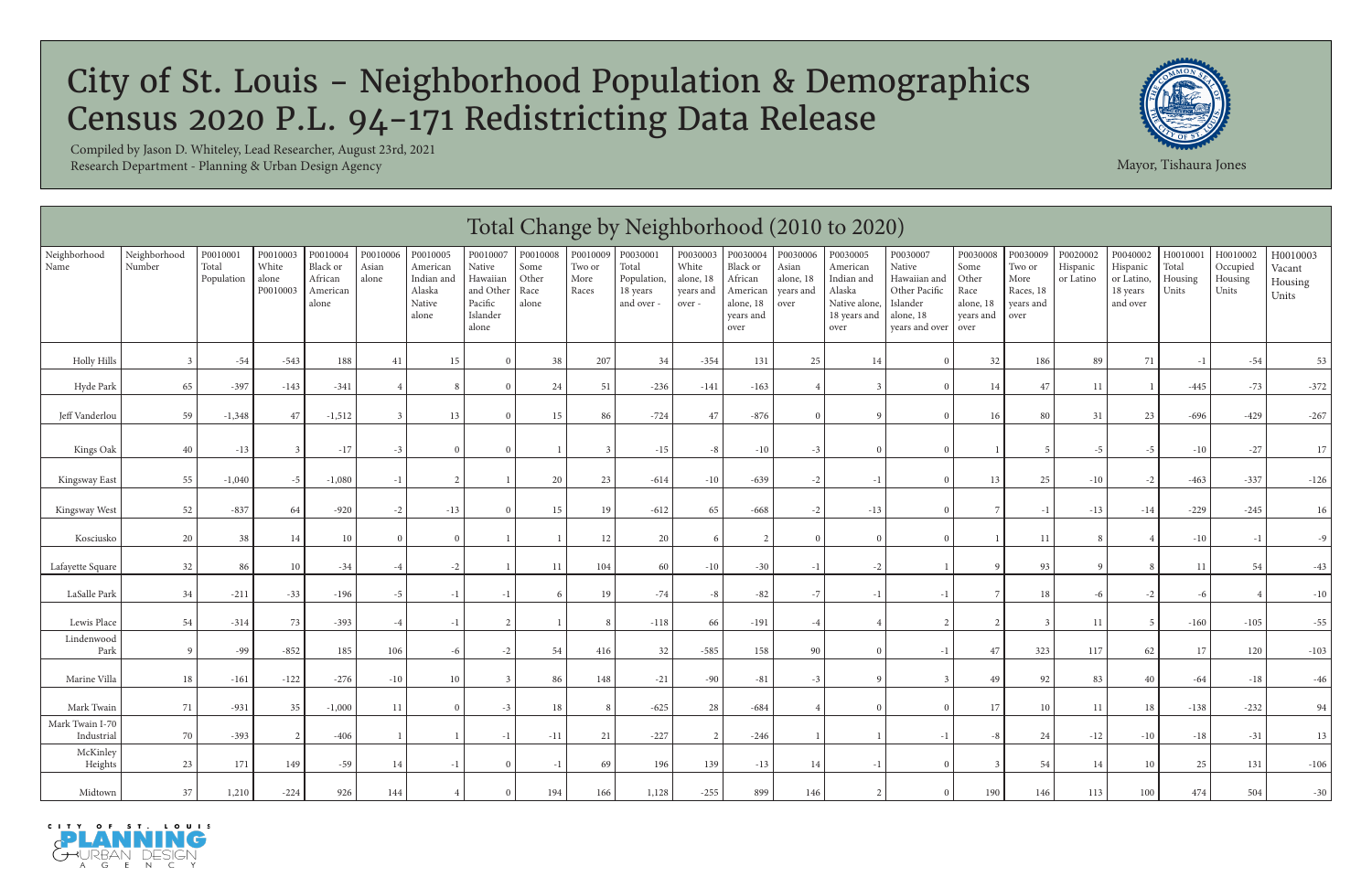|                          | Total Change by Neighborhood (2010 to 2020)<br>Neighborhood<br>P0010001<br>P0010003<br>P0010004<br>P0010006<br>P0010005<br>P0010007<br>P0010008<br>P0010009<br>P0030001<br>P0030003<br>P0030008<br>P0020002<br>H001000<br>H0010002<br>P0030004<br>P0030006<br>P0030005<br>P0030007<br>P0030009<br>P0040002<br>H0010003 |                     |                            |                                          |                |                                                     |                                                                 |                                |                         |                                                |                                           |                                                                   |                                         |                                                                           |                                                                                    |                                                         |                                                  |                       |                                                |                           |                              |                            |
|--------------------------|------------------------------------------------------------------------------------------------------------------------------------------------------------------------------------------------------------------------------------------------------------------------------------------------------------------------|---------------------|----------------------------|------------------------------------------|----------------|-----------------------------------------------------|-----------------------------------------------------------------|--------------------------------|-------------------------|------------------------------------------------|-------------------------------------------|-------------------------------------------------------------------|-----------------------------------------|---------------------------------------------------------------------------|------------------------------------------------------------------------------------|---------------------------------------------------------|--------------------------------------------------|-----------------------|------------------------------------------------|---------------------------|------------------------------|----------------------------|
| Neighborhood<br>Name     | Number                                                                                                                                                                                                                                                                                                                 | Total<br>Population | White<br>alone<br>P0010003 | Black or<br>African<br>American<br>alone | Asian<br>alone | American<br>Indian and<br>Alaska<br>Native<br>alone | Native<br>Hawaiian<br>and Other<br>Pacific<br>Islander<br>alone | Some<br>Other<br>Race<br>alone | Two or<br>More<br>Races | Total<br>Population,<br>18 years<br>and over - | White<br>alone, 18<br>years and<br>over - | Black or<br>African<br>American<br>alone, 18<br>years and<br>over | Asian<br>alone, 18<br>years and<br>over | American<br>Indian and<br>Alaska<br>Native alone,<br>18 years and<br>over | Native<br>Hawaiian and<br>Other Pacific<br>Islander<br>alone, 18<br>years and over | Some<br>Other<br>Race<br>alone, 18<br>years and<br>over | Two or<br>More<br>Races, 18<br>years and<br>over | Hispanic<br>or Latino | Hispanic<br>or Latino,<br>18 years<br>and over | Total<br>Housing<br>Units | Occupied<br>Housing<br>Units | Vacant<br>Housing<br>Units |
| Mount Pleasant           | 17                                                                                                                                                                                                                                                                                                                     | $-32$               | $-314$                     | $-37$                                    | $-15$          |                                                     | $\Omega$                                                        | 133                            | 197                     | 164                                            | $-250$                                    | 148                                                               | $-13$                                   |                                                                           | $-3$                                                                               | 114                                                     | 163                                              | 162                   | 149                                            | 80                        | 22                           | 58                         |
| Near North<br>Riverfront | 64                                                                                                                                                                                                                                                                                                                     | $-158$              | $-71$                      | $-104$                                   |                | $-2$                                                |                                                                 | -6                             |                         | $-186$                                         | $-68$                                     | $-129$                                                            |                                         | $-2$                                                                      |                                                                                    |                                                         |                                                  |                       | 14                                             | 22                        | 33                           | $-11$                      |
| North Hampton            | 14                                                                                                                                                                                                                                                                                                                     | $-403$              | $-621$                     | $-13$                                    | $-62$          |                                                     | $^{-1}$                                                         | -9                             | 303                     | $-100$                                         | $-406$                                    | 77                                                                | $-33$                                   | $\mathcal{L}$                                                             |                                                                                    |                                                         | 255                                              | 28                    | 49                                             | $-241$                    | $-140\,$                     | $-101$                     |
| North Pointe             | 73                                                                                                                                                                                                                                                                                                                     | $-570$              |                            | $-630$                                   |                |                                                     | $\Omega$                                                        |                                | 43                      | $-364$                                         |                                           | $-414$                                                            | $\Omega$                                |                                                                           |                                                                                    | 12                                                      | 36                                               |                       |                                                | $-10$                     | $-59$                        | 49                         |
| North Riverfront         | 79                                                                                                                                                                                                                                                                                                                     | $-783$              | -44                        | $-624$                                   |                |                                                     |                                                                 | $-117$                         | $\lnot$                 | $-693$                                         | $-29$                                     | $-553$                                                            |                                         | $\Omega$                                                                  |                                                                                    | $-111$                                                  | $-1$                                             | $-117$                | $-111$                                         | $-13$                     | $-2$                         | $-11$                      |
| O'Fallon                 | 68                                                                                                                                                                                                                                                                                                                     | $-1,449$            |                            | $-1,475$                                 |                | -6                                                  |                                                                 | 19                             | 17                      | $-968$                                         | -6                                        | $-969$                                                            | $\Omega$                                | $-3$                                                                      |                                                                                    |                                                         |                                                  | $-14$                 | $-12$                                          | $-230$                    | $-377$                       | 147                        |
| Old North St.<br>Louis   | 63                                                                                                                                                                                                                                                                                                                     | $-428$              | $-165$                     | $-268$                                   | -6             | $-15$                                               | $-1$                                                            | $-3$                           | 30                      | $-230$                                         | $-143$                                    | $-90$                                                             | -6                                      | $-15$                                                                     |                                                                                    |                                                         | 27                                               | $-39$                 | $-16$                                          | $-138$                    | $-78$                        | $-60$                      |
| Patch                    | $\overline{2}$                                                                                                                                                                                                                                                                                                         | 147                 | $-351$                     | 273                                      |                | 10                                                  | $\Omega$                                                        | 83                             | 136                     | 105                                            | $-279$                                    | 204                                                               | $\Omega$                                | 12                                                                        |                                                                                    | 58                                                      | 110                                              | 123                   | 76                                             | 47                        | 57                           | $-10$                      |
| Peabody Darst<br>Webbe   | 33                                                                                                                                                                                                                                                                                                                     | 65                  | 127                        | $-134$                                   | 11             | $-1$                                                |                                                                 | 10                             | 51                      | 148                                            | 94                                        | $-16$                                                             | 13                                      |                                                                           |                                                                                    |                                                         | 48                                               | 28                    | 17                                             | 91                        | 39                           | 52                         |
| Penrose                  | 69                                                                                                                                                                                                                                                                                                                     | $-1,144$            | $-1$                       | $-1,226$                                 | $-4$           | 14                                                  | $-3$                                                            | 15                             | 61                      | $-777$                                         | $-4$                                      | $-852$                                                            |                                         | 17                                                                        |                                                                                    |                                                         | 58                                               |                       |                                                | $-124$                    | $-295$                       | 171                        |
| Princeton<br>Heights     | -6                                                                                                                                                                                                                                                                                                                     | $-255$              | $-997$                     | 202                                      | 60             | $-3$                                                |                                                                 | 76                             | 406                     | 46                                             | $-587$                                    | 183                                                               | 49                                      | $-2$                                                                      |                                                                                    | 60                                                      | 342                                              | 110                   | 106                                            |                           | 79                           | $-65$                      |
| Riverview                | 75                                                                                                                                                                                                                                                                                                                     | $-62$               | $-20$                      | $-40$                                    | $-5$           | $-1$                                                | $\Omega$                                                        |                                |                         | $-36$                                          | $-15$                                     | $-19$                                                             | $-5$                                    | $-1$                                                                      |                                                                                    |                                                         |                                                  |                       |                                                | $-29$                     | $-27$                        | $-2$                       |
| Shaw                     | 27                                                                                                                                                                                                                                                                                                                     | 108                 | 1,056                      | $-1,337$                                 | 74             |                                                     |                                                                 | 25                             | 288                     | 384                                            | 805                                       | -764                                                              | 81                                      |                                                                           |                                                                                    | 27                                                      | 232                                              | 147                   | 98                                             |                           | 313                          | $-313$                     |
| Skinker DeBaliv-<br>iere | 46                                                                                                                                                                                                                                                                                                                     | $-178$              | $-133$                     | $-397$                                   | 161            | $-2$                                                |                                                                 | 45                             | 144                     | $-75$                                          | $-122$                                    | $-295$                                                            | 164                                     | $-2$                                                                      |                                                                                    | 25                                                      | 153                                              | 41                    | 49                                             | $-55$                     | $-105$                       | 50                         |
| Soulard                  | 21                                                                                                                                                                                                                                                                                                                     | 391                 | 39                         | 148                                      |                |                                                     | $\Omega$                                                        | 40                             | 152                     | 380                                            | 67                                        | 134                                                               | $\mathbf Q$                             | 3                                                                         |                                                                                    | 39                                                      | 129                                              | 70                    | 64                                             | 321                       | 271                          | 50                         |
| Southampton              |                                                                                                                                                                                                                                                                                                                        | $-257$              | $-513$                     | -5                                       | $-31$          | Q                                                   | - 1                                                             | 21                             | 263                     | $-12$                                          | $-300$                                    | 49                                                                | $-25$                                   | 10                                                                        |                                                                                    | 27                                                      | 228                                              | 50                    | 55                                             | 43                        | 113                          | $-70$                      |





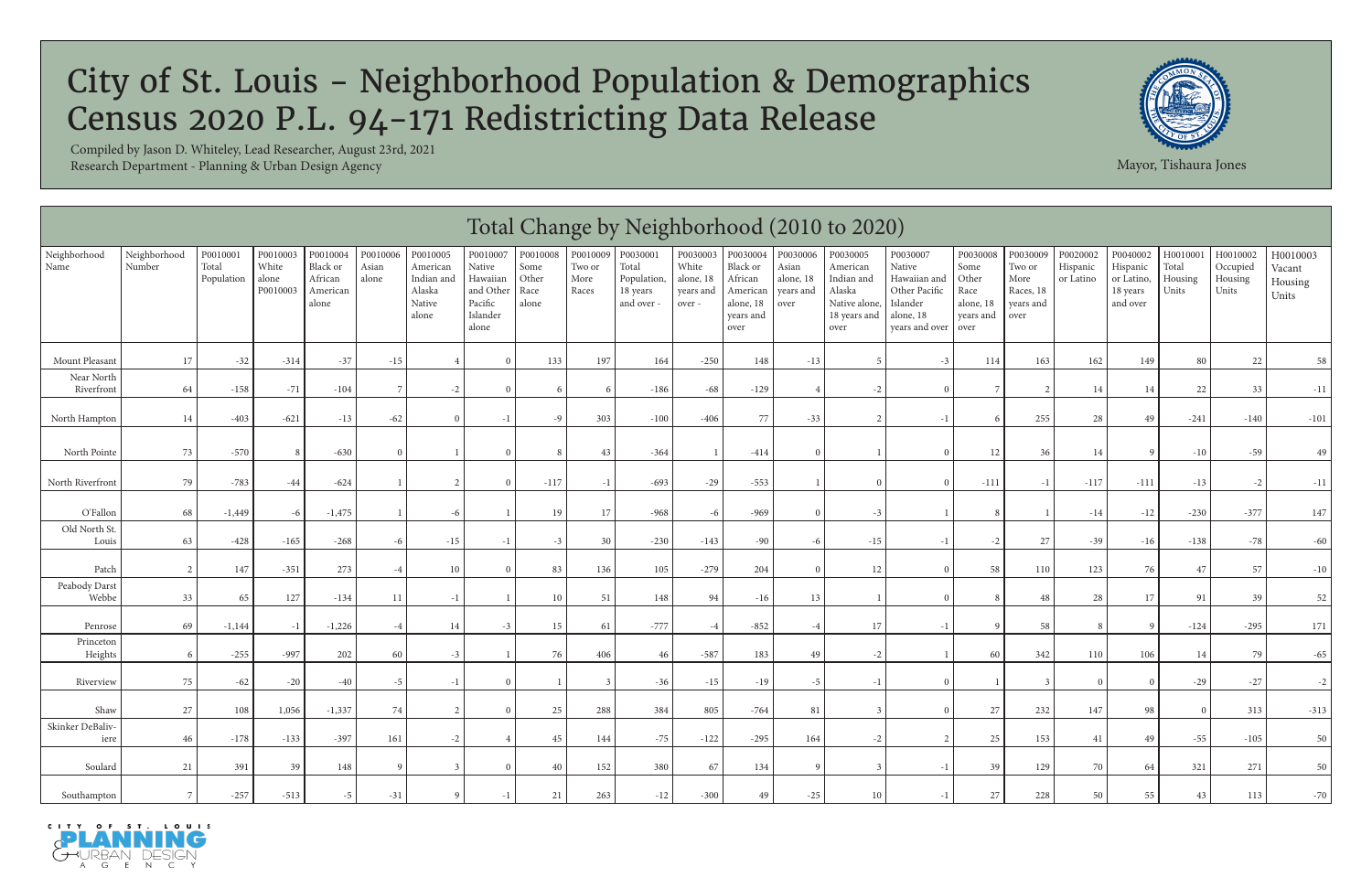|                         | Total Change by Neighborhood (2010 to 2020)<br>P0010007<br>P0010009<br>Neighborhood<br>P0010003<br>P0010004<br>P0010006<br>P0010008<br>P0030003<br>P0030006<br>P0030008<br>P0020002<br>P0010001<br>P0010005<br>P0030001<br>P0030004<br>P0030005<br>P0030009<br>P0040002<br>H001000<br>H0010002<br>P0030007<br>H0010003 |                     |                            |                                          |                |                                                     |                                                                       |                                |                                          |                                              |                                          |                                                                   |                                         |                                                                           |                                                                                    |                                                         |                                                  |                       |                                                |                           |                              |                            |
|-------------------------|------------------------------------------------------------------------------------------------------------------------------------------------------------------------------------------------------------------------------------------------------------------------------------------------------------------------|---------------------|----------------------------|------------------------------------------|----------------|-----------------------------------------------------|-----------------------------------------------------------------------|--------------------------------|------------------------------------------|----------------------------------------------|------------------------------------------|-------------------------------------------------------------------|-----------------------------------------|---------------------------------------------------------------------------|------------------------------------------------------------------------------------|---------------------------------------------------------|--------------------------------------------------|-----------------------|------------------------------------------------|---------------------------|------------------------------|----------------------------|
| Neighborhood<br>Name    | Number                                                                                                                                                                                                                                                                                                                 | Total<br>Population | White<br>alone<br>P0010003 | Black or<br>African<br>American<br>alone | Asian<br>alone | American<br>Indian and<br>Alaska<br>Native<br>alone | $\rm Native$<br>Hawaiian<br>and Other<br>Pacific<br>Islander<br>alone | Some<br>Other<br>Race<br>alone | Two or<br>$\operatorname{More}$<br>Races | Total<br>Population,<br>18 years<br>and over | White<br>alone, 18<br>years and<br>over- | Black or<br>African<br>American<br>alone, 18<br>years and<br>over | Asian<br>alone, 18<br>years and<br>over | American<br>Indian and<br>Alaska<br>Native alone,<br>18 years and<br>over | Native<br>Hawaiian and<br>Other Pacific<br>Islander<br>alone, 18<br>years and over | Some<br>Other<br>Race<br>alone, 18<br>years and<br>over | Two or<br>More<br>Races, 18<br>years and<br>over | Hispanic<br>or Latino | Hispanic<br>or Latino,<br>18 years<br>and over | Total<br>Housing<br>Units | Occupied<br>Housing<br>Units | Vacant<br>Housing<br>Units |
| Southwest<br>Garden     | 13                                                                                                                                                                                                                                                                                                                     | 360                 | 114                        | $-119$                                   | 100            | $-3$                                                | $-2$                                                                  | 47                             | 223                                      | 342                                          | 113                                      | $-82$                                                             | 94                                      | $-5$                                                                      | $-2$                                                                               | 49                                                      | 175                                              | 70                    | 67                                             | 234                       | 271                          | $-37$                      |
| St. Louis Hills         | 8                                                                                                                                                                                                                                                                                                                      | 143                 | $-287$                     | 98                                       | 17             | $-1$                                                |                                                                       | 30                             | 285                                      | 271                                          | $-77$                                    | 88                                                                | 26                                      | $-1$                                                                      |                                                                                    | 26                                                      | 208                                              | 32                    | 20                                             | 29                        | 62                           | $-33$                      |
| St. Louis Place         | 60                                                                                                                                                                                                                                                                                                                     | $-603$              | $-64$                      | $-552$                                   | -6             |                                                     | $\Omega$                                                              | $\Omega$                       | 12                                       | $-243$                                       | $-68$                                    | $-193$                                                            | $-5$                                    | $\overline{5}$                                                            |                                                                                    |                                                         | $17\,$                                           | 14                    | 14                                             | $-124$                    | $-36$                        | $-88$                      |
| The Gate Distric        | 31                                                                                                                                                                                                                                                                                                                     | $-37$               | 158                        | $-364$                                   | 22             | $-1$                                                | $\Omega$                                                              | 24                             | 124                                      | 51                                           | 125                                      | $-193$                                                            | 20                                      | $-1$                                                                      | $\Omega$                                                                           | 25                                                      | 75                                               | 63                    | 44                                             | 17                        | 51                           | $-34$                      |
| The Hill                | 12                                                                                                                                                                                                                                                                                                                     | 44                  | $-42$                      | $-22$                                    |                | $\Omega$                                            |                                                                       | 21                             | 76                                       | 65                                           | $-13$                                    | $-16$                                                             |                                         | $-1$                                                                      |                                                                                    | 19                                                      | 65                                               | 50                    | 37                                             | $-21$                     | $-14$                        | $-7$                       |
| The Ville               | 57                                                                                                                                                                                                                                                                                                                     | $-441$              |                            | $-448$                                   |                | $\Omega$                                            | $\Omega$                                                              | -5                             |                                          | $-263$                                       |                                          | $-274$                                                            | $\Omega$                                | $\Omega$                                                                  |                                                                                    |                                                         |                                                  | $-11$                 |                                                | $-474$                    | $-225$                       | $-249$                     |
| Tiffany                 | 29                                                                                                                                                                                                                                                                                                                     | $-145$              | 121                        | $-318$                                   | 19             | $-2$                                                | $\Omega$                                                              | 15                             | 20                                       | $-12$                                        | 103                                      | $-161$                                                            | 19                                      | $-2$                                                                      | $\Omega$                                                                           | 12                                                      | 17                                               | 17                    | 13                                             | $-32$                     | 22                           | $-54$                      |
| <b>Tower Grove East</b> | 25                                                                                                                                                                                                                                                                                                                     | $-145$              | 490                        | $-912$                                   | $-25$          | $-9$                                                | $\Omega$                                                              | $-1$                           | 312                                      | 130                                          | 445                                      | $-534$                                                            |                                         | $-8$                                                                      |                                                                                    | $-5$                                                    | 224                                              | 19                    | 10                                             | $-85$                     | 157                          | $-242$                     |
| Tower Grove<br>South    | 15                                                                                                                                                                                                                                                                                                                     | $-614$              |                            | $-1,187$                                 | $-162$         | 13                                                  | $-1$                                                                  | 248                            | 474                                      | $-164$                                       | 45                                       | $-686$                                                            | $-36$                                   | 13                                                                        | $-2$                                                                               | 171                                                     | 331                                              | 105                   | 57                                             | $-168$                    | 136                          | $-304$                     |
| Vandeventer             | 58                                                                                                                                                                                                                                                                                                                     | 359                 | 77                         | 206                                      | 10             | -5                                                  | $\theta$                                                              | 19                             | 42                                       | 245                                          | 58                                       | 141                                                               | -5                                      | 2                                                                         | $\Omega$                                                                           | 17                                                      | 22                                               | 18                    | 12                                             | 171                       | 286                          | $-115$                     |
| Visitation Park         | 49                                                                                                                                                                                                                                                                                                                     | $-36$               | 111                        | $-151$                                   |                |                                                     | $\Omega$                                                              | $\Omega$                       |                                          | 54                                           | 121                                      | $-70$                                                             | 7                                       | $-1$                                                                      | $\Omega$                                                                           |                                                         | $-4$                                             | 11                    |                                                | $-7$                      | 42                           | $-49$                      |
| Walnut Park East        | 72                                                                                                                                                                                                                                                                                                                     | $-1,373$            | $-15$                      | $-1,405$                                 | $\Omega$       | $\Omega$                                            | $\gamma$                                                              | $\overline{c}$                 | 34                                       | $-778$                                       | $-7$                                     | $-832$                                                            |                                         | $\Omega$                                                                  | $\mathfrak{D}$                                                                     |                                                         | 43                                               | 11                    |                                                | $-509$                    | $-304$                       | $-205$                     |
| Walnut Park<br>West     | 76                                                                                                                                                                                                                                                                                                                     | $-788$              | $-16$                      | $-844$                                   | $-1$           |                                                     | $\Omega$                                                              | Q                              | 59                                       | $-527$                                       | $-19$                                    | $-548$                                                            | $-1$                                    | -5                                                                        | $\Omega$                                                                           |                                                         | 33                                               | $-7$                  | $-2$                                           | $-190$                    | $-160$                       | $-30$                      |
| Wells Goodfel-<br>low   | 50                                                                                                                                                                                                                                                                                                                     | $-1,422$            | 24                         | $-1,510$                                 | -6             | $-8$                                                | $-1$                                                                  | 31                             | 48                                       | $-998$                                       | 10                                       | $-1,056$                                                          | $-2$                                    | $^{\rm -7}$                                                               | $-1$                                                                               | 20                                                      | 38                                               | 10                    |                                                | $-823$                    | $-478$                       | $-345$                     |
| West End                | $48\,$                                                                                                                                                                                                                                                                                                                 | 272                 | 184                        | $-687$                                   | 370            | $17\,$                                              | $\theta$                                                              | 186                            | 202                                      | 463                                          | 180                                      | $-397$                                                            | 380                                     | 19                                                                        | $\Omega$                                                                           | 122                                                     | 159                                              | 274                   | 174                                            | $\mbox{-} 74$             | 197                          | $-271$                     |
| Wydown Skinker          | $45\,$                                                                                                                                                                                                                                                                                                                 | 67                  | $-80$                      |                                          | 128            |                                                     | $\Omega$                                                              | $-3$                           | 24                                       | $77\,$                                       | $-71$                                    |                                                                   | 130                                     |                                                                           |                                                                                    |                                                         | 22                                               |                       |                                                |                           | 12                           | $-16$                      |